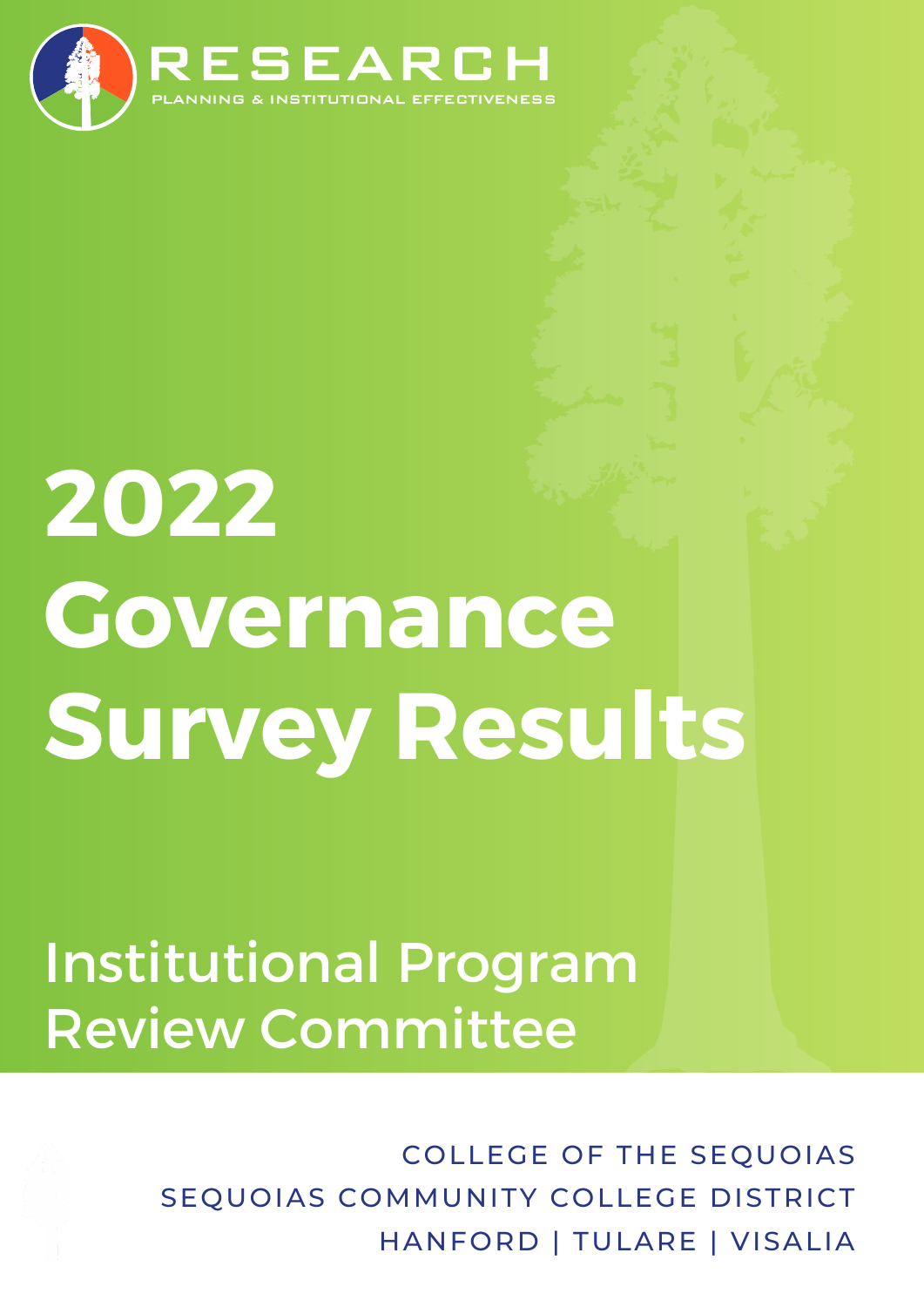

To: Francisco Banuelos and Christian Anderson, Co-Chairs of Institutional Program Review Committee

From: Date: Dr. Mehmet "Dali" Ozturk, Dean, Research, Planning and Institutional Effectiveness April 29, 2022

Subject: Institutional Program Review Committee – Governance Survey Results

District-wide feedback is valued and it is integral to our improvement efforts at the College of the Sequoias (COS). This report contains a detailed statistical analysis of the results to the survey *Institutional Program Review Committee – Governance Survey.* The purpose of this survey is to provide Institutional Program Review Committee members with an opportunity to reflect on their participatory governance experience at COS.

The results analysis includes answers from all respondents who took the survey in the 19-day period from April 7 to April 25, 2022. A total of seven responses were received to the survey during this time **(7/14).**

Please be aware that survey results are only reported in the aggregate so that the privacy of the respondent is protected. Disclosure of the personally identifiable information to unauthorized parties violates the Family Education Rights & Privacy Act [\(FERPA\)](https://www2.ed.gov/policy/gen/guid/fpco/ferpa/index.html). This report includes comments/responses to open-ended questions and may include sensitive information. Please use this information only for its intended purpose and handle it in a professional and careful manner as required by the General Ethical Standards [\(COS AP 3050\).](https://www.cos.edu/en-us/Governance/Board/BoardPolicies/Documents/AP%203050%20-%20Institutional%20Code%20of%20Ethics.pdf)

The Office of Research, Planning and Institutional Effectiveness is happy to provide assistance with interpretations of the survey results, if needed.

For additional survey data and analysis, please submit a Data/Research Request Form: https:[//www.cos.edu/en-us/Research/Pages/Ad-Hoc-Data-and-Research-Requests.aspx](http://www.cos.edu/en-us/Research/Pages/Ad-Hoc-Data-and-Research-Requests.aspx)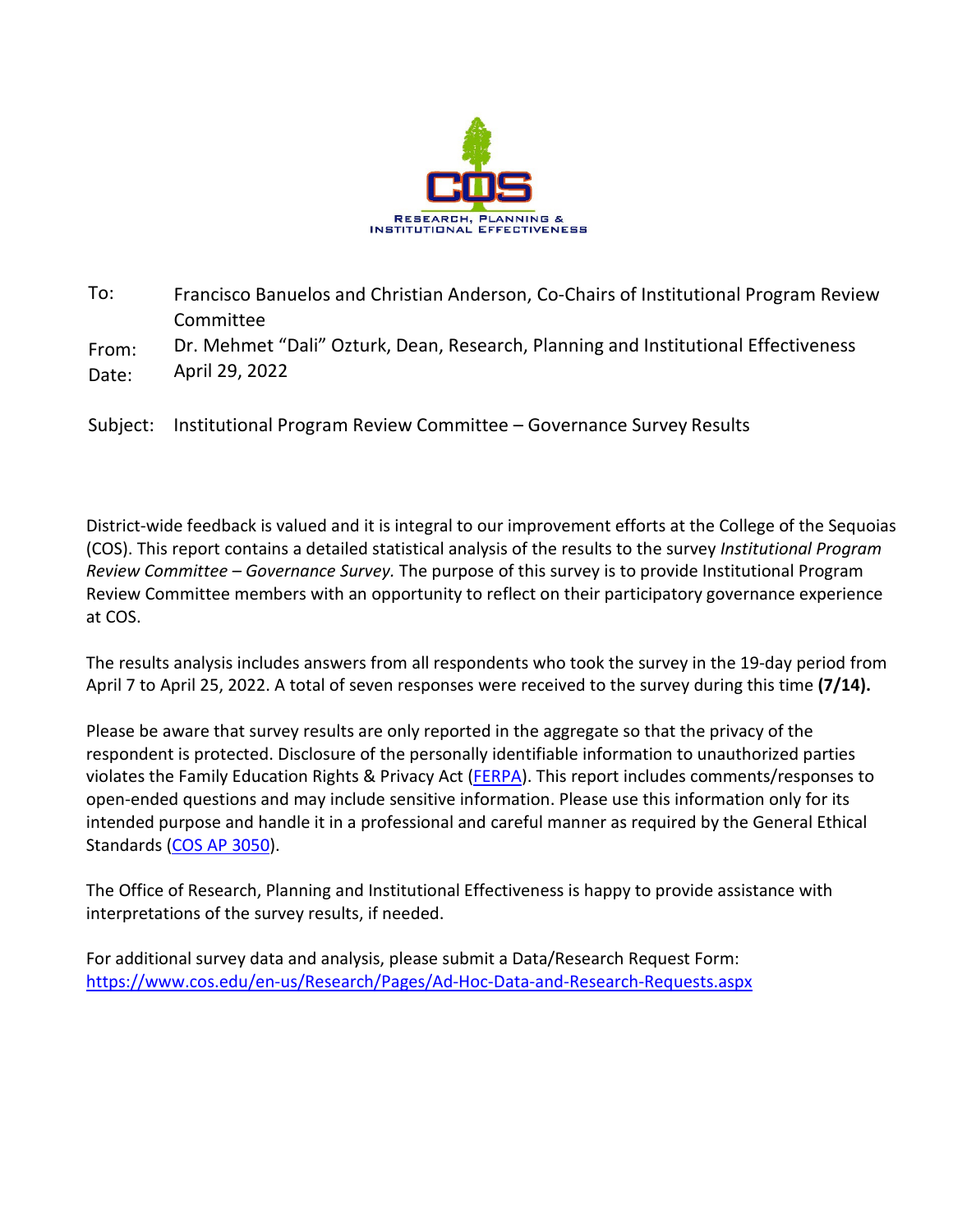#### Q1 Based on your involvement with the IPRC, on a scale of  $1 - 4$ , (1) strongly disagree, 2 disagree, 3 agree, 4 strongly agree) score each of the following:

Answered: 7 Skipped: 0



| Strongly Di<br>TUISagree                                                                                 | Agree                              | Strongly Ag       |              |                                 |              |
|----------------------------------------------------------------------------------------------------------|------------------------------------|-------------------|--------------|---------------------------------|--------------|
|                                                                                                          | <b>STRONGLY</b><br><b>DISAGREE</b> | <b>DISAGREE</b>   | <b>AGREE</b> | <b>STRONGLY</b><br><b>AGREE</b> | <b>TOTAL</b> |
| The senate/committee/council met its roles and responsibilities.                                         | 0%<br>$\Omega$                     | $0\%$<br>0        | 14%          | 86%<br>6                        |              |
| Adequate and appropriate resources are available to support my<br>work on this senate/committee/council. | $0\%$<br>0                         | $0\%$<br>$\Omega$ | 43%<br>3     | 57%<br>4                        |              |
| The workload of this senate/committee/council is appropriate.                                            | $0\%$<br>$\Omega$                  | $0\%$             | 43%<br>3     | 57%<br>4                        |              |
| The senate/committee/council was effective in completing its<br>initiatives.                             | $0\%$<br>0                         | 14%               | 0%<br>0      | 86%<br>6                        |              |
| The senate/committee/council stayed on task.                                                             | $0\%$<br>$\Omega$                  | 0%                | 14%          | 86%<br>6                        |              |
| The senate/committee/council adhered to Robert's Rules of<br>Order.                                      | 17%                                | $0\%$             | 33%          | 50%<br>3                        | 6            |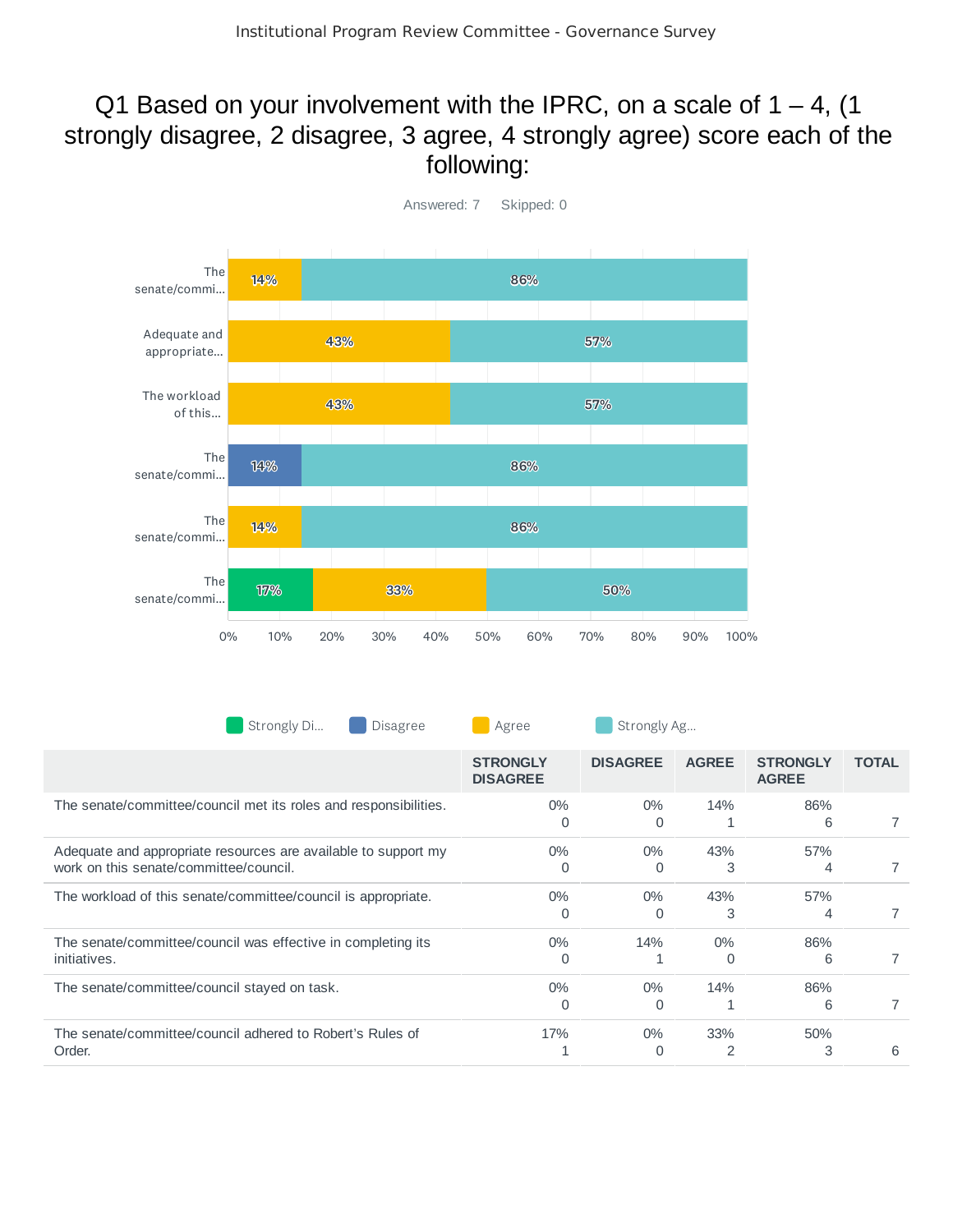# Q2 How could the IPRC improve its effectiveness in regard to meeting its roles and responsibilities?

Answered: 3 Skipped: 4

| # | <b>RESPONSES</b>                                                             | <b>DATE</b>       |
|---|------------------------------------------------------------------------------|-------------------|
|   | Overall, IPRC is effective. Continue with efforts that promote equity.       | 4/25/2022 4:13 PM |
|   | N/A                                                                          | 4/25/2022 8:35 AM |
|   | IPRC is effective enough in regard to meeting its roles and responsibilities | 4/8/2022 9:19 AM  |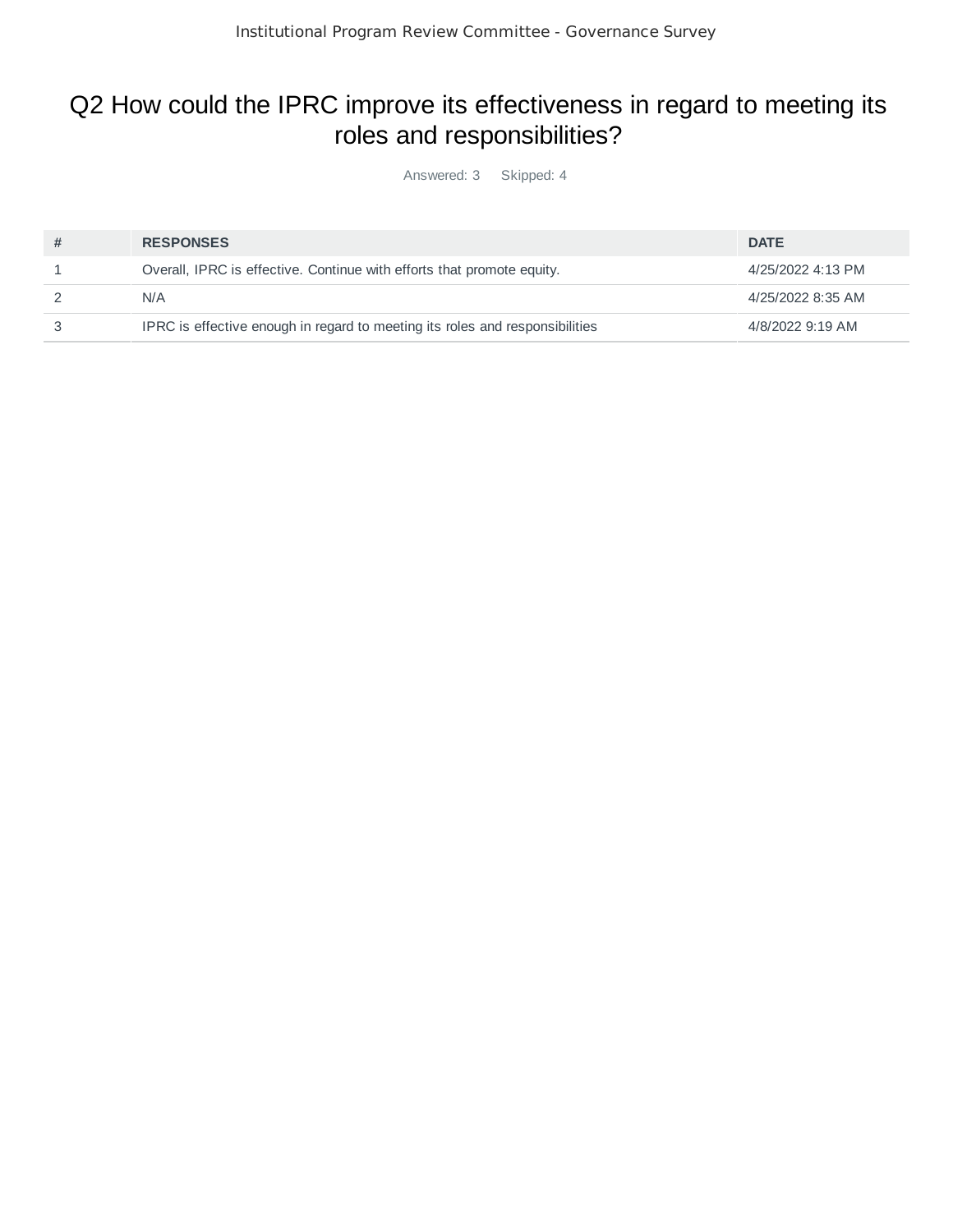# Q3 How might the IPRC improve its effectiveness in regard to accomplishing its initiatives?

Answered: 4 Skipped: 3

| # | <b>RESPONSES</b>                                                                                            | <b>DATE</b>        |
|---|-------------------------------------------------------------------------------------------------------------|--------------------|
|   | Allocate more discussion time and opportunities for better understanding critical issues.                   | 4/25/2022 4:13 PM  |
|   | Updating or replacing TracDat, which a task force has been reviewing alternatives. This is a<br>good start. | 4/25/2022 10:47 AM |
|   | N/A                                                                                                         | 4/25/2022 8:35 AM  |
| 4 | IPRC is effective enough in regard to accomplishing its initiatives                                         | 4/8/2022 9:19 AM   |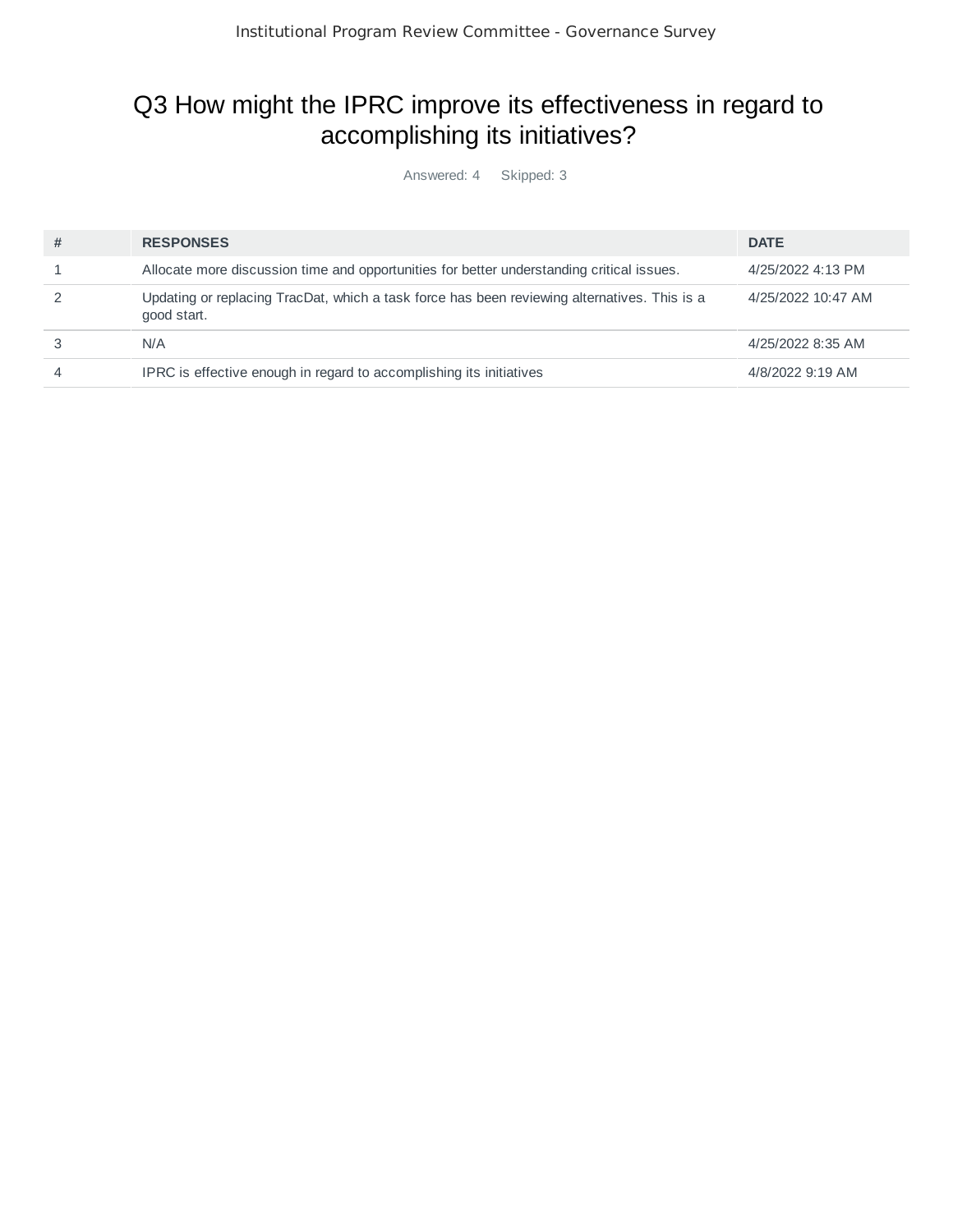#### Q4 What resources are needed to assist the IPRC in performing its operations?

Answered: 3 Skipped: 4

| # | <b>RESPONSES</b>                    | <b>DATE</b>       |
|---|-------------------------------------|-------------------|
|   | No additional resources are needed. | 4/25/2022 4:13 PM |
|   | N/A                                 | 4/25/2022 8:35 AM |
| 3 | continued clerical support          | 4/8/2022 9:19 AM  |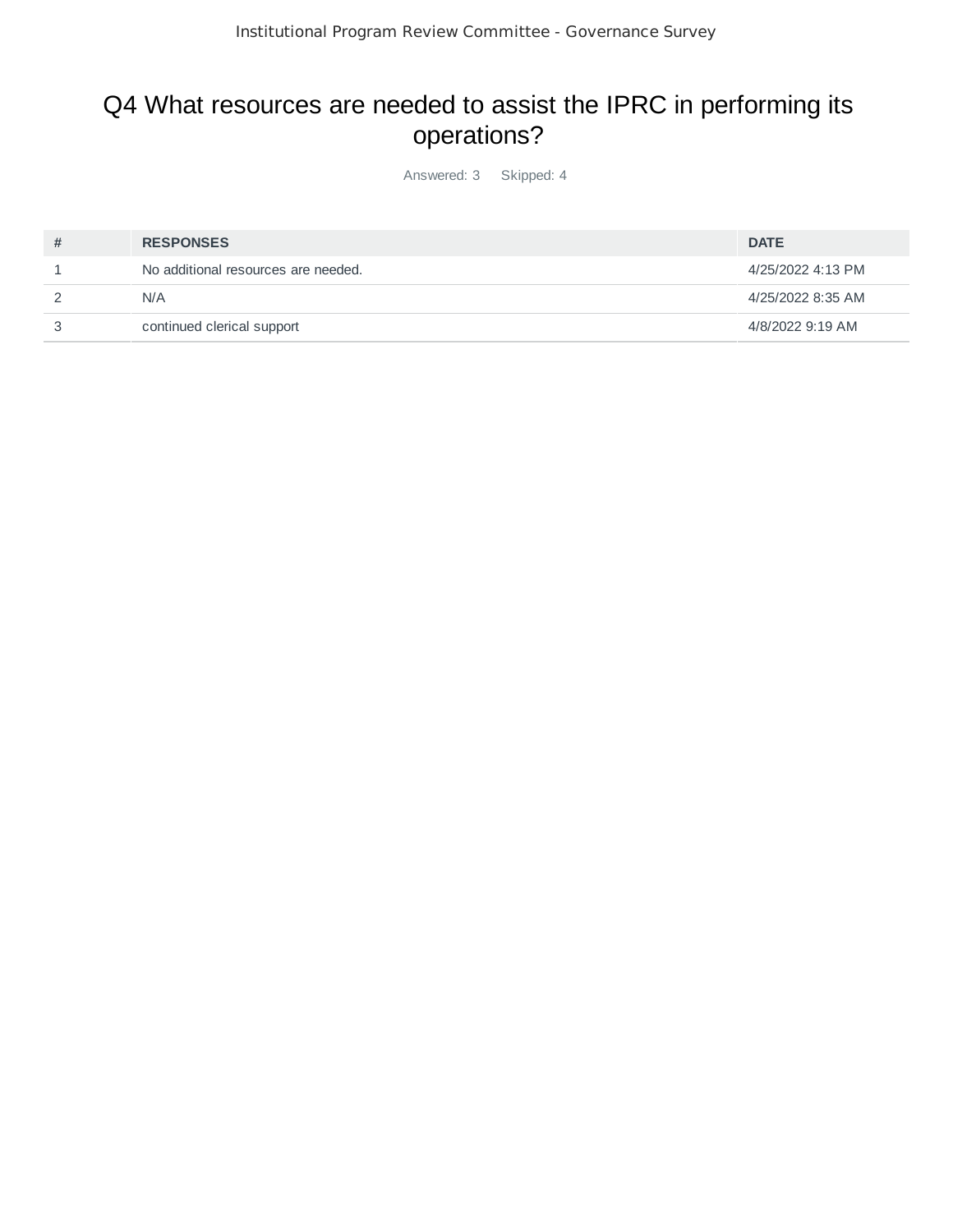## Q5 What topics should be addressed by the IPRC next year?

Answered: 4 Skipped: 3

| # | <b>RESPONSES</b>                                                                                                                                                                           | <b>DATE</b>        |
|---|--------------------------------------------------------------------------------------------------------------------------------------------------------------------------------------------|--------------------|
|   | Continue with efforts that promote equity, which is critical for student success. No additional<br>suggestions but members should be able to bring issues/topics, as they see appropriate. | 4/25/2022 4:13 PM  |
|   | Keep working towards the use of data, and disaggregated success rates.                                                                                                                     | 4/25/2022 10:47 AM |
|   | Continue to discuss the important role disaggregated data can play in program review and why<br>department should include it in their PRs.                                                 | 4/25/2022 8:35 AM  |
|   | 1) training 2) Software                                                                                                                                                                    | 4/8/2022 9:19 AM   |